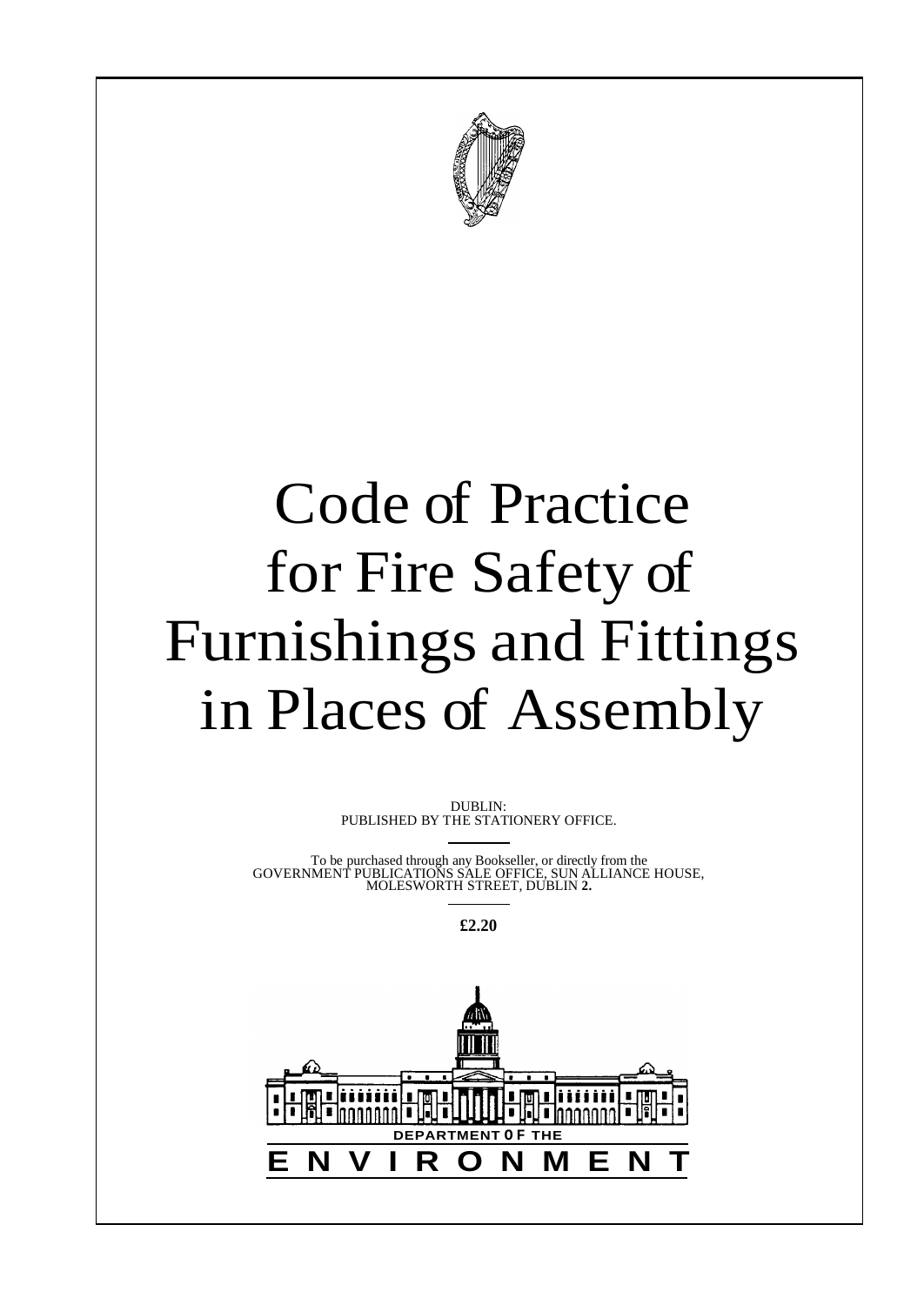© Government of Ireland 1989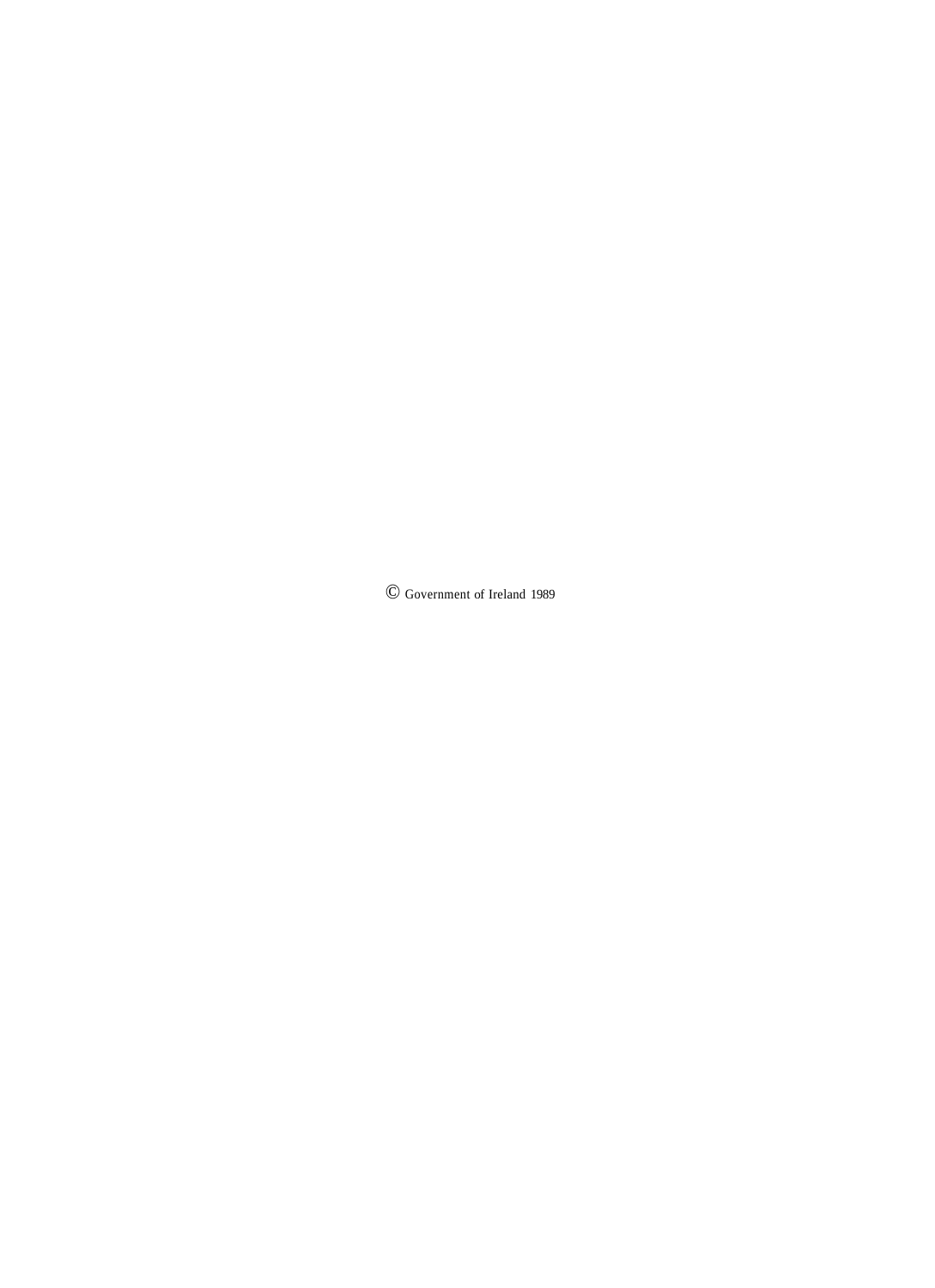

Padraig Flynn, T.D., Minister for the Environment

#### Foreword

I recently had the pleasure of launching a Code of Practice for the management of Fire Safety in places of assembly. I am very pleased now to launch this further Code of Practice relating to the fire safety of furnishings and fittings in places of assembly.

This document contains recommendations for people in control of premises on how seating, curtains, floor coverings, stage scenery, decorations and similar items can be made more safe from fire. It is intended to reduce the risk of fires being started in places of assembly through carelessness with small ignition sources such as cigarettes and matches and to retard the spread of fire when it occurs.

I thank the Fire Services Council for their assistance in the development of the Code.

The recommendations in the Code represent a further major contribution to fire safety in public places.

Padraig Flynn, T.D., Minister for the Environment.

March, 1989.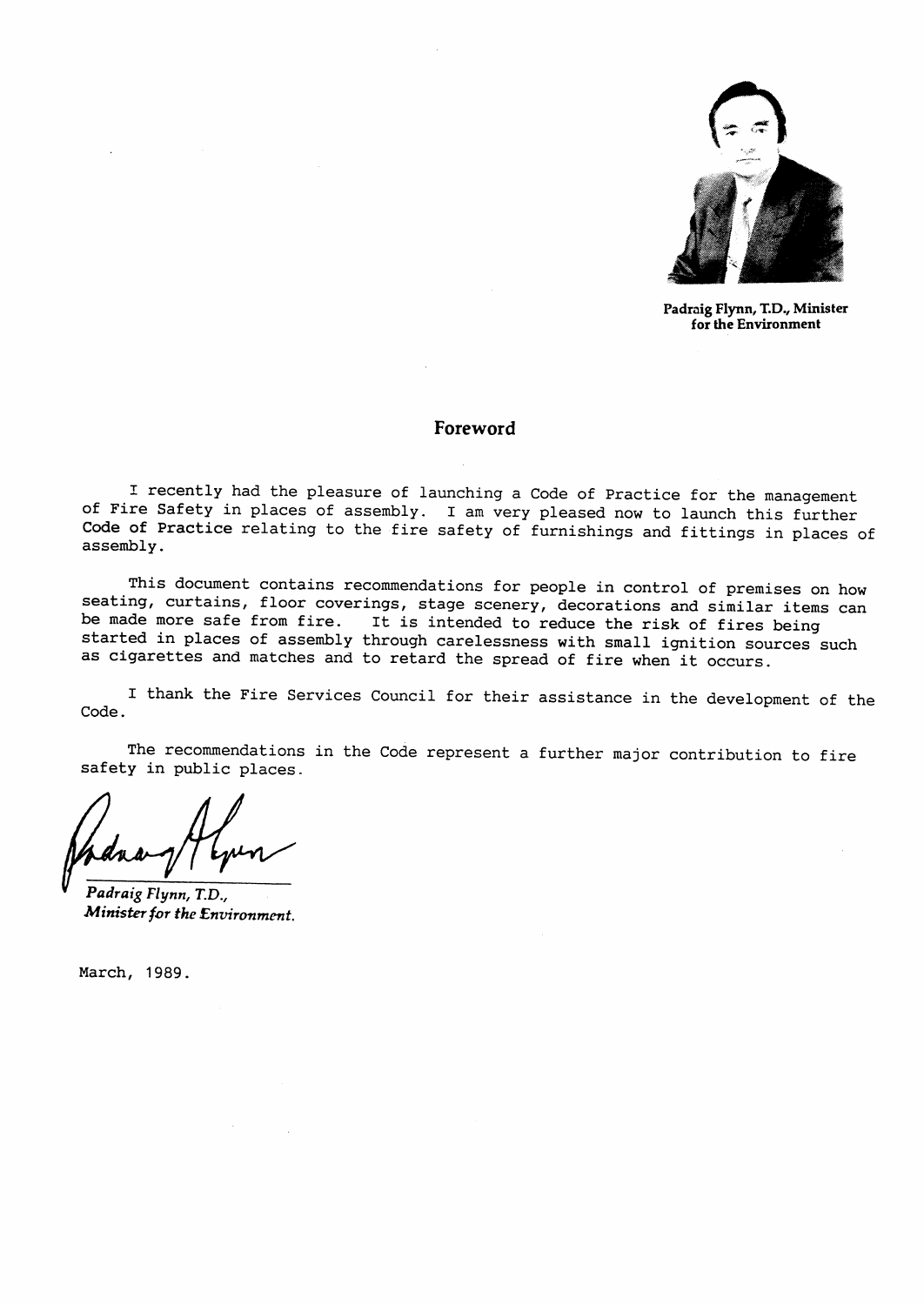$\label{eq:2.1} \frac{1}{\sqrt{2}}\left(\frac{1}{\sqrt{2}}\right)^{2} \left(\frac{1}{\sqrt{2}}\right)^{2} \left(\frac{1}{\sqrt{2}}\right)^{2} \left(\frac{1}{\sqrt{2}}\right)^{2} \left(\frac{1}{\sqrt{2}}\right)^{2} \left(\frac{1}{\sqrt{2}}\right)^{2} \left(\frac{1}{\sqrt{2}}\right)^{2} \left(\frac{1}{\sqrt{2}}\right)^{2} \left(\frac{1}{\sqrt{2}}\right)^{2} \left(\frac{1}{\sqrt{2}}\right)^{2} \left(\frac{1}{\sqrt{2}}\right)^{2} \left(\$  $\label{eq:2.1} \mathcal{L}_{\text{max}}(\mathcal{L}_{\text{max}}) = \mathcal{L}_{\text{max}}(\mathcal{L}_{\text{max}})$  $\label{eq:2.1} \frac{1}{\sqrt{2}}\int_{\mathbb{R}^3}\frac{1}{\sqrt{2}}\left(\frac{1}{\sqrt{2}}\right)^2\frac{1}{\sqrt{2}}\left(\frac{1}{\sqrt{2}}\right)^2\frac{1}{\sqrt{2}}\left(\frac{1}{\sqrt{2}}\right)^2\frac{1}{\sqrt{2}}\left(\frac{1}{\sqrt{2}}\right)^2.$ 

 $\sim$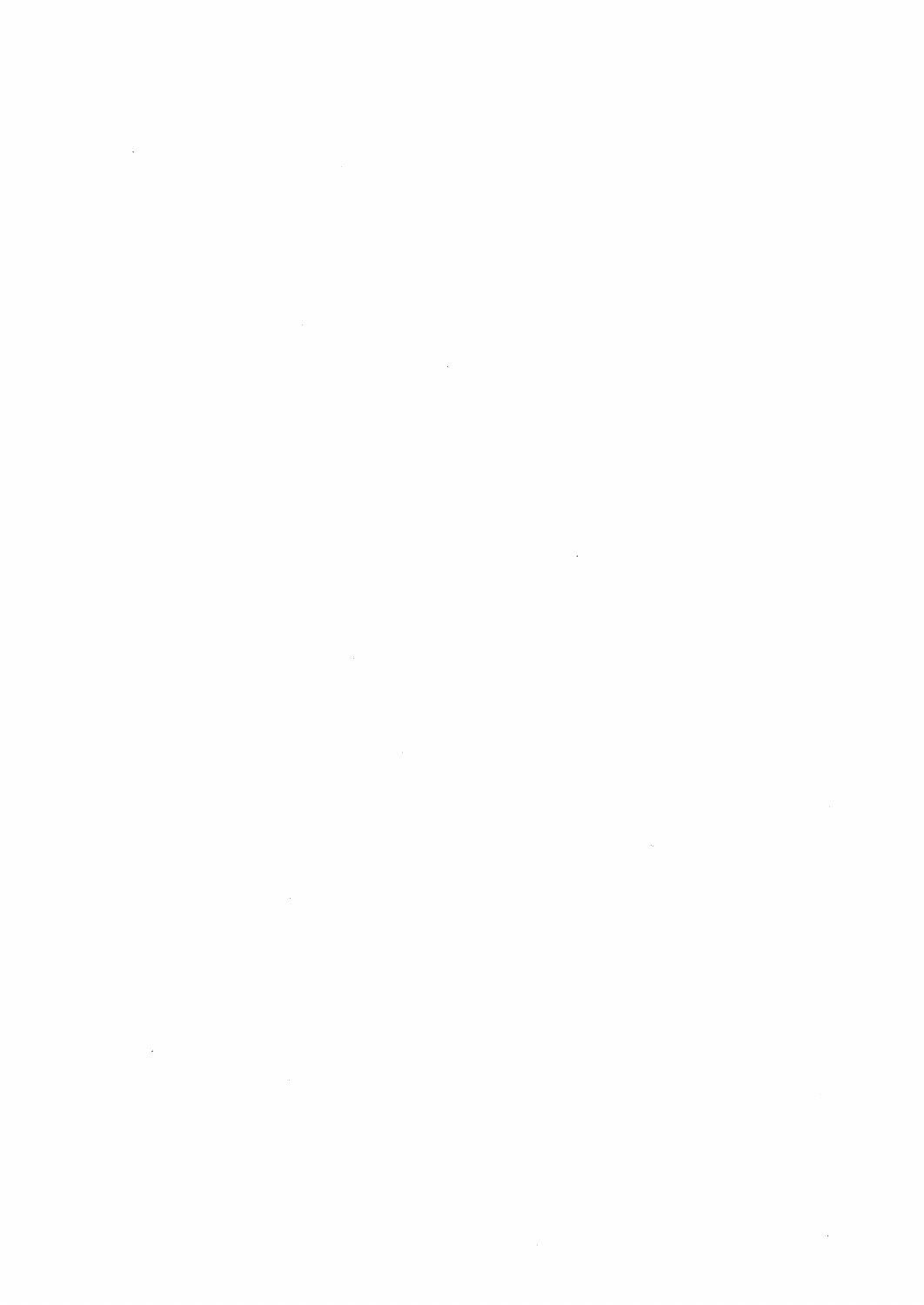# **INDEX**

 $\label{eq:2.1} \frac{1}{\sqrt{2\pi}}\int_{\mathbb{R}^3} \frac{1}{\sqrt{2\pi}}\left(\frac{1}{\sqrt{2\pi}}\right)^2 \frac{1}{\sqrt{2\pi}}\int_{\mathbb{R}^3} \frac{1}{\sqrt{2\pi}}\left(\frac{1}{\sqrt{2\pi}}\right)^2 \frac{1}{\sqrt{2\pi}}\int_{\mathbb{R}^3} \frac{1}{\sqrt{2\pi}}\frac{1}{\sqrt{2\pi}}\frac{1}{\sqrt{2\pi}}\frac{1}{\sqrt{2\pi}}\frac{1}{\sqrt{2\pi}}\frac{1}{\sqrt{2\pi}}\frac{1}{\sqrt$ 

| <b>INTRODUCTION</b> |                                                    | Page<br>1 |
|---------------------|----------------------------------------------------|-----------|
| <b>DEFINITIONS</b>  |                                                    | 3         |
| <b>SECTION 1</b>    | General                                            | 4         |
| <b>SECTION 2</b>    | Seating                                            | 5         |
| <b>SECTION 3</b>    | Curtains, Drapes and Blinds                        | 6         |
| <b>SECTION 4</b>    | <b>Floor Coverings</b>                             | $\tau$    |
| <b>SECTION 5</b>    | Scenery and Properties                             | 8         |
| <b>SECTION 6</b>    | Miscellaneous Fittings, Temporary Decorations etc. | 9         |
| <b>APPENDIX 'A'</b> | Method of Test for Rigid Plastic Seating           | 10        |
| <b>APPENDIX 'B'</b> | Ignitability Test Certificate for Seating          | 11        |
| <b>APPENDIX 'C'</b> | Test Certificate: Curtains, Drapes and Blinds      | 12        |
| <b>APPENDIX 'D'</b> | Test Certificate: Floor Covering                   | 13        |
| <b>APPENDIX 'E'</b> | List of Specifications Referred to in the Code     | 14        |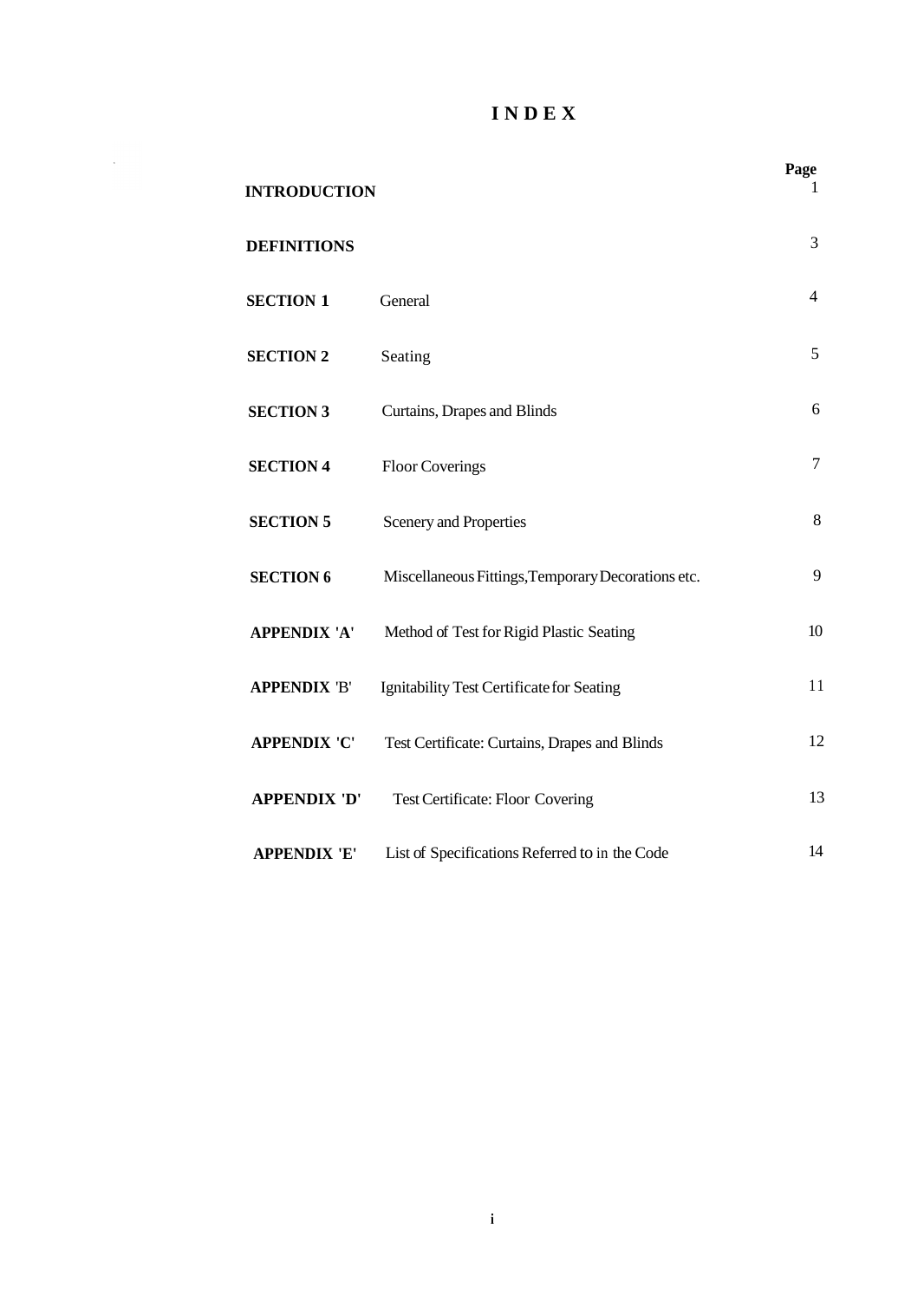$\label{eq:2.1} \frac{1}{\sqrt{2}}\left(\frac{1}{\sqrt{2}}\right)^{2} \left(\frac{1}{\sqrt{2}}\right)^{2} \left(\frac{1}{\sqrt{2}}\right)^{2} \left(\frac{1}{\sqrt{2}}\right)^{2} \left(\frac{1}{\sqrt{2}}\right)^{2} \left(\frac{1}{\sqrt{2}}\right)^{2} \left(\frac{1}{\sqrt{2}}\right)^{2} \left(\frac{1}{\sqrt{2}}\right)^{2} \left(\frac{1}{\sqrt{2}}\right)^{2} \left(\frac{1}{\sqrt{2}}\right)^{2} \left(\frac{1}{\sqrt{2}}\right)^{2} \left(\$ 

 $\label{eq:2.1} \frac{1}{\sqrt{2}}\left(\frac{1}{\sqrt{2}}\right)^2\left(\frac{1}{\sqrt{2}}\right)^2\left(\frac{1}{\sqrt{2}}\right)^2\left(\frac{1}{\sqrt{2}}\right)^2\left(\frac{1}{\sqrt{2}}\right)^2.$ 

 $\mathcal{L}_{\text{max}}$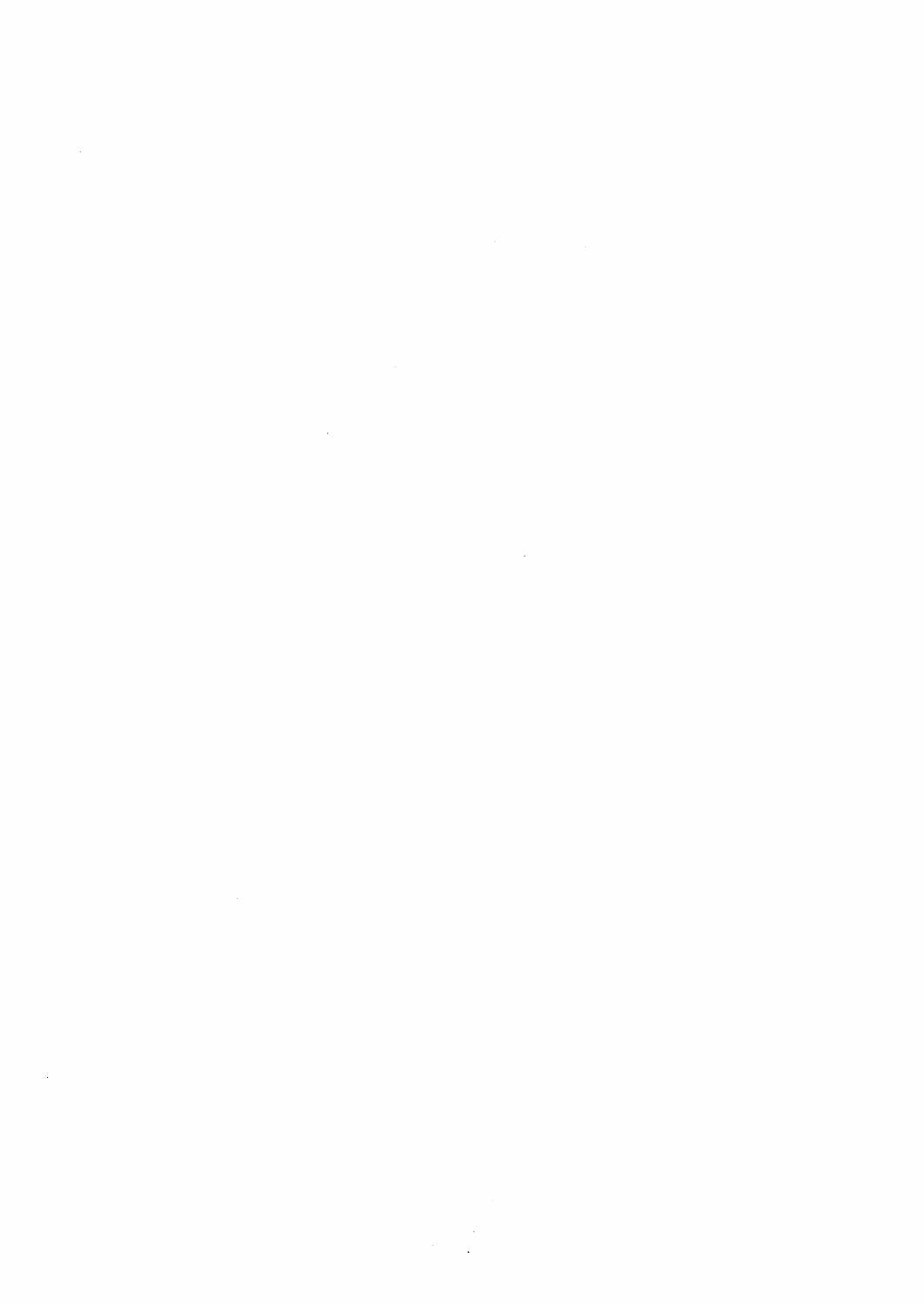#### <span id="page-6-0"></span>**INTRODUCTION**

Section 18(2) of the Fire Services Act, 1981 states:-

"It shall be the duty of every person having control over premises to which this section applies to take all reasonable measures to guard against the outbreak of fire on such premises, and to ensure as far as is reasonably practicable the safety of persons on the premises in the event of an outbreak of fire".

This Code of Practice gives guidance, in respect of furnishings and fittings, to persons in control of places of assembly to assist them in discharging their statutory duty in regard to the safety of persons on the premises. The Code sets out standards and, where required, the tests necessary to establish compliance with these standards. In particular, it recommends that foam and other filling material for use in seating should comply with tests similar to those prescribed for foam, fillings etc.*,* for use in domestic furniture.

The items covered by the Code include seating, curtains and blinds, floor coverings, stage curtains (other than safety curtains), stage scenery and properties, cinema screens and miscellaneous fittings and decorations.

The premises to which the Code applies are those put to any of the following uses:

- amusement arcade
- art gallery
- assembly hall
- bingo hall
- $\bullet$  casino
- concert hall
- conference hall
- cinema
- dance hall (including discotheque)
- ecclesiastical building
- exhibition hall
- funfair building
- grandstand
- gymnasium
- indoor bowling alley
- indoor games court
- library to which the public are admitted
- museum
- non-residential college or school
- non-residential club
- premises licensed for the sale of intoxicating liquor other than an off-licence
- radio or television studio to which the public are admitted
- restaurant, cafe, canteen
- riding school
- skating rink
- sports pavilion
- stadium
- swimming baths (including any swimming pool, changing rooms, or similar facilities)
- tent or marquee to which the public are admitted
- theatre.

The Code applies to these premises whether they are separate buildings, or, form part of premises used also for other purposes, e.g. a restaurant, dance hall or premises licensed for the sale of intoxicating liquor etc. contained within a hotel.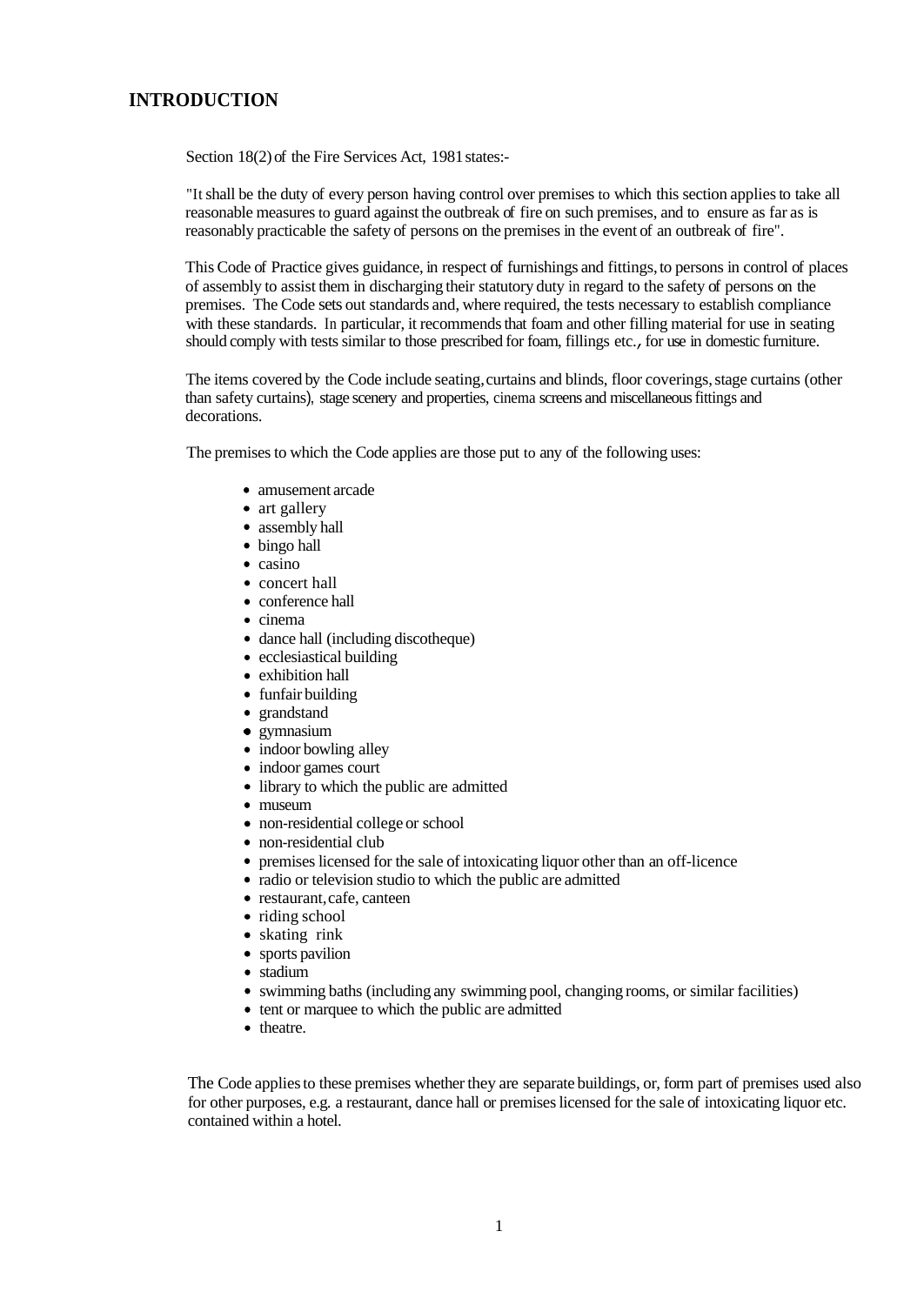<span id="page-7-0"></span>Persons in control should satisfy themselves that furnishings and fittings which they are having installed in places of assembly have passed the required tests and that they comply with the standards recommended in this Code. They should ensure that they are supplied with certificates of the type indicated in the Code which will give formal confirmation that the standards recommended have been complied with. These certificates should be retained by the persons in control and should be available for inspection, if required, by an authorised officer of the fire authority.

In addition to this Code and the Code of Practice on the Management of Fire Safety in Places of Assembly (published February 1989), separate Codes are being prepared in relation to:

- -- Fire Safety in Hotels, Guesthouses etc.
- Structural Fire Precautions and Means of Escape
- -- Building Services.

It should be noted that compliance with this Code does not absolve Management of their responsibility to comply with any separate measure which a Fire Authority may require in specific cases.

The Code relates to furnishings and fittings in places of assembly. Where new or replacement furnishings and fittings are being provided they should comply fully with the standards specified in this Code. As regards existing furnishings and fittings which may not fully comply with the recommendations, these should be replaced by furnishings and fittings which meet the recommendations as quickly as possible. Where items such as extensive seating and floor coverings requiring major investment are involved, arrangements to achieve full compliance on a phased basis might be appropriate provided action to achieve full compliance is completed by 1st March, 1994. In the meantime, during the phasing-in period special care should be taken by persons in control of places of assembly to ensure that any shortcomings arising from deficiencies in the fire safety standardsof furnishings and fittings are compensated for by greater diligence being exercised in relation to the management of fire safety in the premises. The measures recommended in this regard are contained in the Code of Practice for the Management of Fire Safety in Places of Assembly.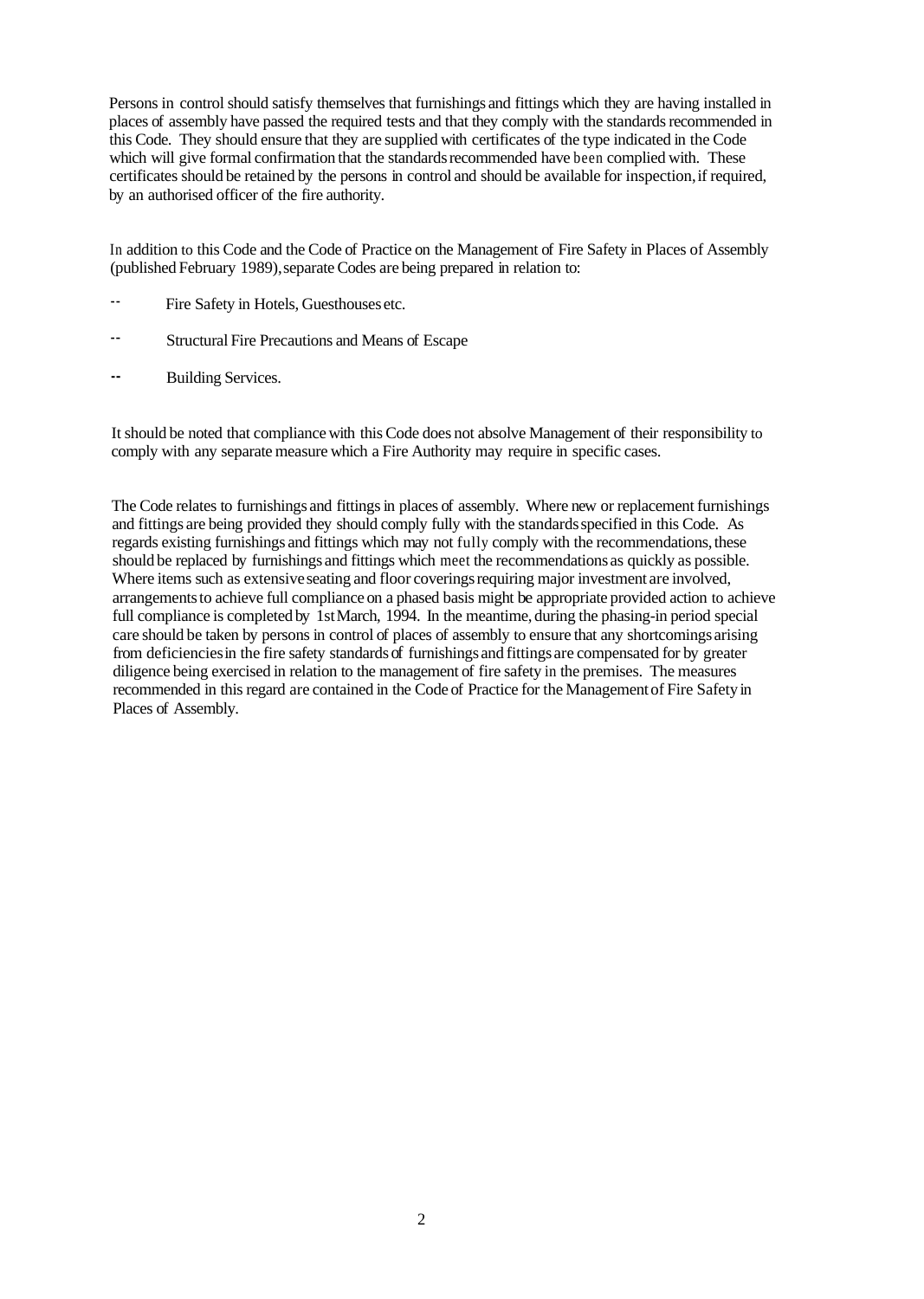<span id="page-8-0"></span>

| Class 0:                    | (a) The classification achieved by material which is<br>non-combustible throughout as defined in BS 476:<br>Part 4: 1970 (1984).                                                                                                                                                                                                                               |
|-----------------------------|----------------------------------------------------------------------------------------------------------------------------------------------------------------------------------------------------------------------------------------------------------------------------------------------------------------------------------------------------------------|
|                             | <b>or</b>                                                                                                                                                                                                                                                                                                                                                      |
|                             | (b) by material which meets the following<br>requirement:                                                                                                                                                                                                                                                                                                      |
|                             | The material shall have a surface spread of flame of<br>Class 1 throughout when tested in accordance with<br>the procedure specified in BS 476: Part 7: 1971,<br>and, when tested in accordance with the procedure<br>specified in BS 476: Part 6: 1981, shall have an<br>index of performance (I) not exceeding 12 and a<br>subindex $(i_1)$ not exceeding 6. |
| Class 1:                    | The classification achieved by a material tested in<br>accordance with the procedure specified in BS 476:<br>Part 7: 1971.                                                                                                                                                                                                                                     |
| <b>High Life Risk Area:</b> | Any area which has such amount of combustible<br>contents and/or is of such construction (e.g. low<br>ceiling height or limited fire ventilation ) that, in the<br>event of fire, ease of escape could be reduced.                                                                                                                                             |
| <b>Open Stage:</b>          | A stage which is not separated from an auditorium by<br>fire resisting construction incorporating a safety<br>curtain.                                                                                                                                                                                                                                         |
| <b>Separated Stage:</b>     | A stage which is separated from an auditorium by fire<br>resisting construction incorporating a safety curtain.                                                                                                                                                                                                                                                |
| <b>Upholstery:</b>          | Any filling, padding or stuffing encased in fabric(s)<br>or non-fabric cover(s).                                                                                                                                                                                                                                                                               |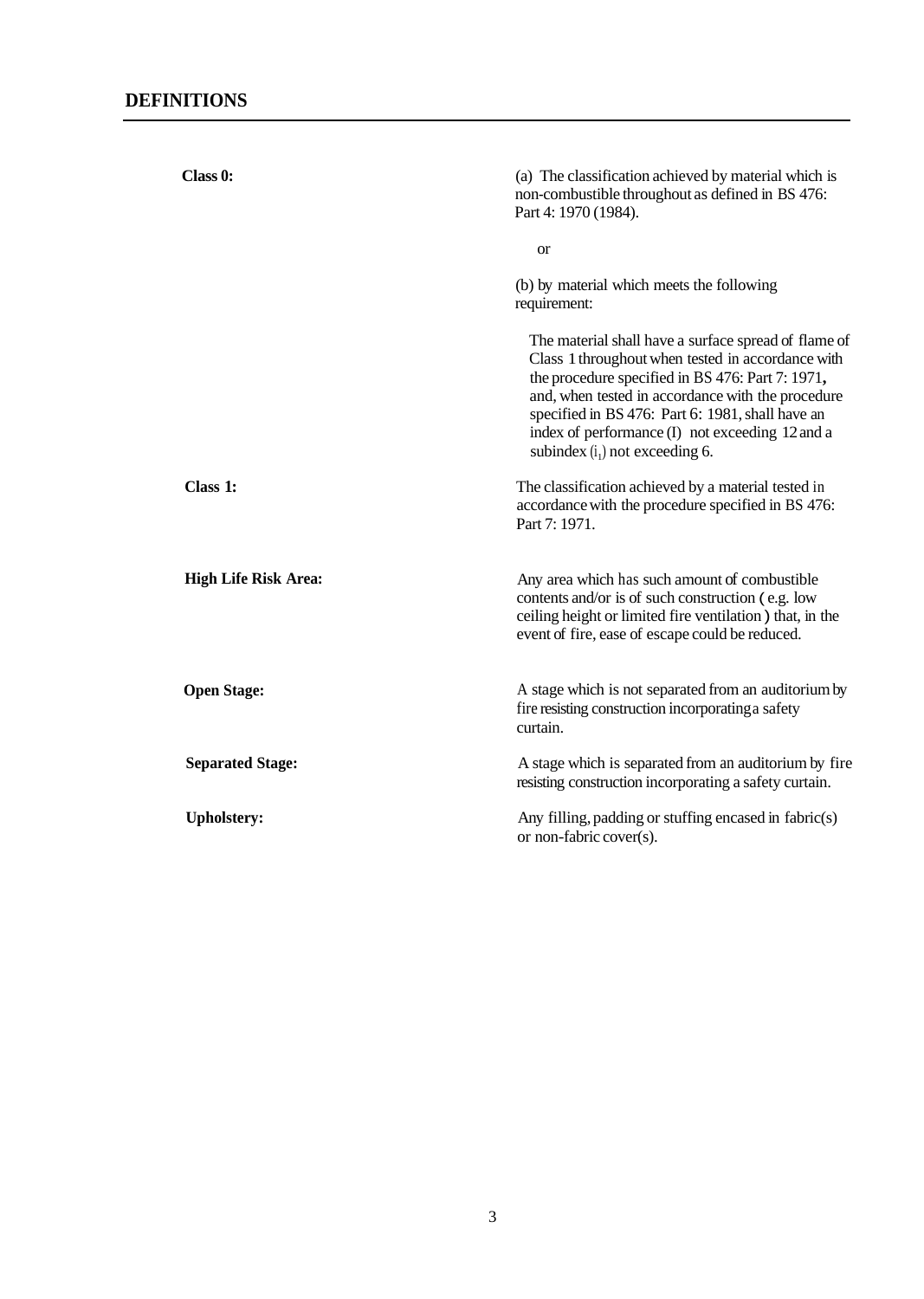#### <span id="page-9-0"></span>SECTION **1:** GENERAL

- 1.1 Section 18(2) of the Fire Services Act, 1981 places a statutory duty on every person in control of a place of assembly to guard against the outbreak of fire on the premises and in the event of an outbreak to ensure as far as is reasonably practicable the safety of persons on the premises.
- 1.2 To discharge that duty as far as the furnishings and fittings of places of assembly are concerned, persons in control of the premises should satisfy themselves that these items have passed the tests and meet the standards recommended in the relevant sections of this Code of Practice. By doing so, they will have ensured that the possibility of seats, curtains, carpets, etc., being ignited by small ignition sources such as cigarettes, matches, etc., will have been considerably reduced.
- 1.3 Persons in control of places of assembly should review all existing furnishings and fittings by reference to the standards recommended in this Code and take the necessary steps to immediately remedy any deficiencies. Where items such as extensive seating and floor coverings requiring major investment are involved, arrangements to achieve full compliance on a phased basis might be appropriate provided action to achieve full compliance is completed by 1st March, 1994. In the meantime during the phasing-in period, special care should be taken by persons in control of places of assembly to ensure that any shortcomings arising from deficiencies in the fire safety standards of furnishings and fittings are compensated for by greater diligence being exercised in relation to the management of fire safety in the premises. The measures recommended in this regard are contained in the Code of Practice for the Management of Fire Safety in Places of Assembly. Where it is necessary to adopt a phased programme it may be helpful to consult with the local fire authority as to appropriate interim measures and phasing arrangements.
- 1.4 Persons in control of places of assembly who are having furnishings and fittings replaced should ensure that they comply with the requirements of this Code and that at time of purchase or installation they obtain certificates of the type specified in the relevant sections of this Code which will give formal confirmation that the Code's recommendations have been complied with. These certificates should be retained carefully by those concerned so that they can be made available, if required, for inspection by the fire authority - a copy of each certificate should be kept on the premises.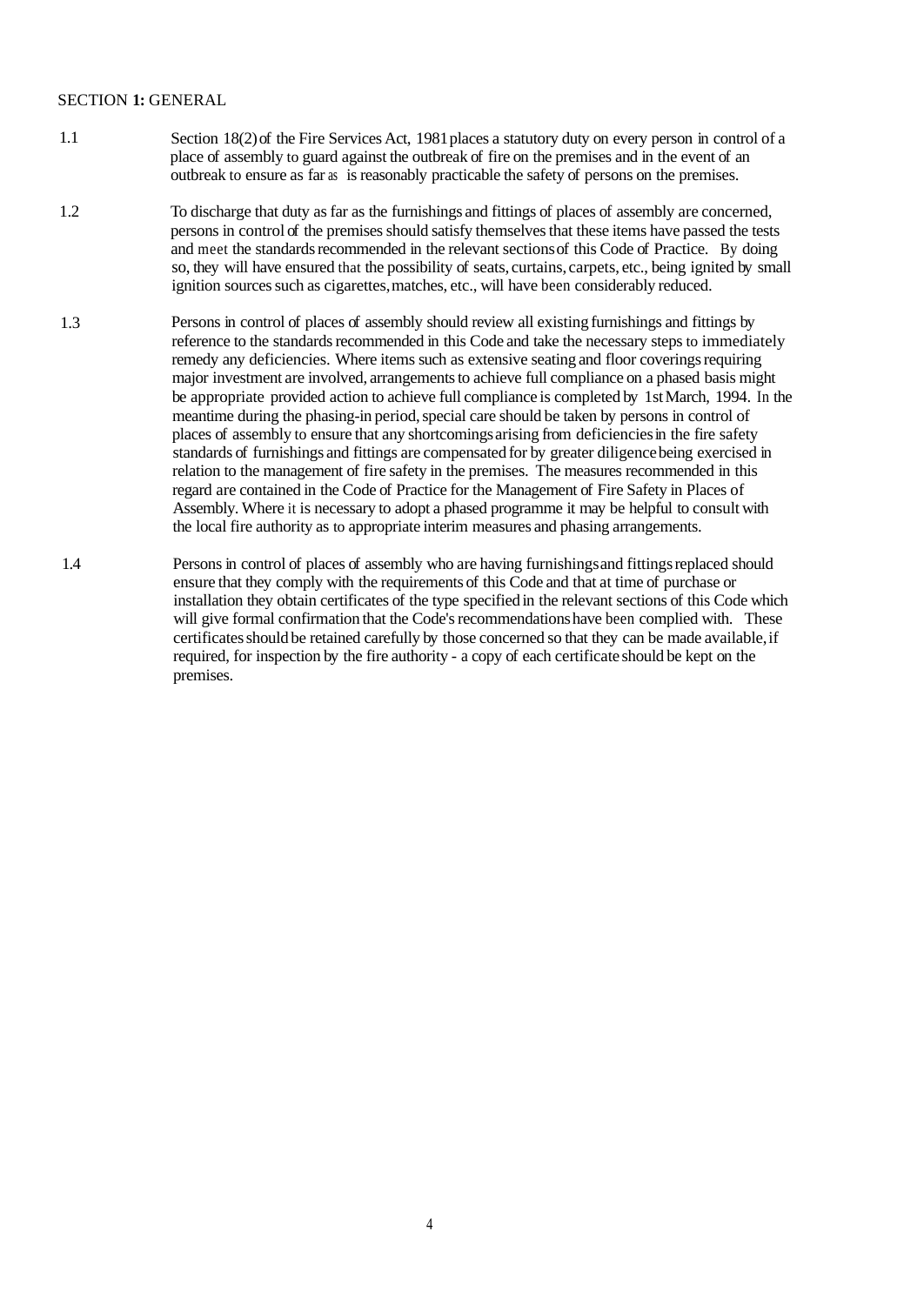### <span id="page-10-0"></span>**SECTION 2: SEATING**

| 2.1   | All seating should be constructed from materials which cannot easily be ignited by a lighted<br>cigarette or a small flaming source. The standards required are set out in the following paragraphs.                                                                                                                                             |
|-------|--------------------------------------------------------------------------------------------------------------------------------------------------------------------------------------------------------------------------------------------------------------------------------------------------------------------------------------------------|
| 2.2   | Foam filling materials used in seating and cushions should comply with I.S. 419: 1988 Clause 2.<br>Non-foam and composite filling materials should comply with I.S. 419:1988 Clause 3.1.                                                                                                                                                         |
| 2.3   | Upholstery in seating should, when tested in accordance with I.S. 254 : 1983, pass the smouldering<br>cigarette test and Ignition Source Grade No. 5 Test (it should pass the Ignition Source Grade No.<br>7 Test if it is intended for use in high life risk areas).                                                                            |
| 2.4   | Rigid plastic seating should, when tested in accordance with I.S. 254: 1983, (modified as in<br>Appendix "A"), pass the smouldering cigarette test and Ignition Source Grade No. 5 Test (or<br>should pass the Ignition Source Grade No. 7 Test in high life risk areas). If upholstered the<br>seating must also comply with 2.2 and 2.3 above. |
| 2.5   | A Test Certificate as in Appendix "B" should be completed for each item. Where there are a<br>number of identical items of the same type, e.g. chairs, one Test Certificate will suffice for all<br>items of that type.                                                                                                                          |
| 2.6.1 | Care should be taken that areas underneath seating, in particular enclosed areas underneath fixed<br>seating, are kept clear of rubbish and waste and other combustible materials.                                                                                                                                                               |
| 2.6.2 | The covering materials of upholstery should be maintained free of cuts and tears and filling<br>materials should not be exposed.                                                                                                                                                                                                                 |
| 2.6.3 | Plastic chairs should not be stacked in the public areas of premises while members of the<br>public are present.                                                                                                                                                                                                                                 |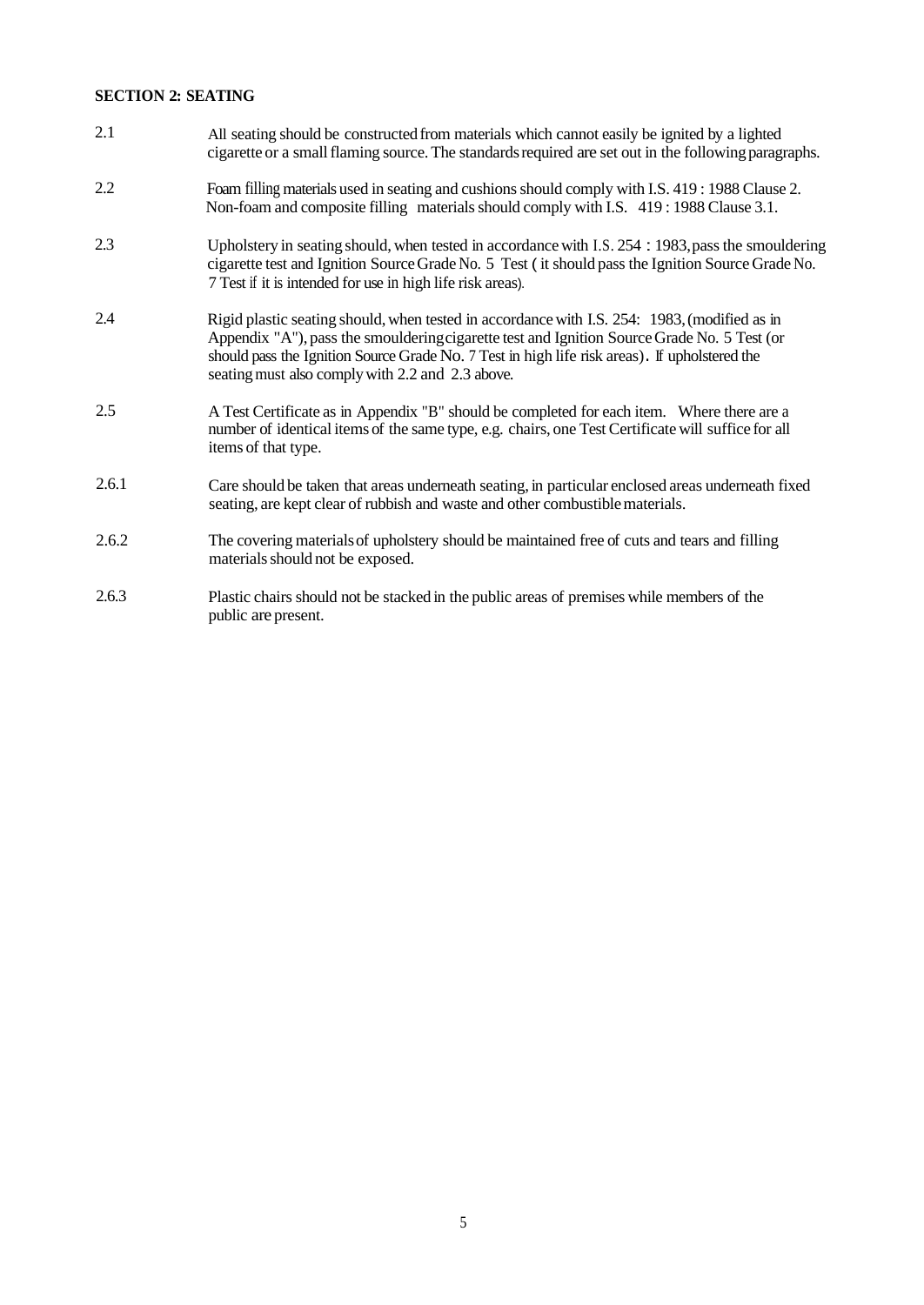## <span id="page-11-0"></span>**SECTION 3: CURTAINS, DRAPES AND BLINDS**

| 3.1   | Curtains, drapes, and blinds should be made from materials which do not easily ignite, or which, if<br>ignited, transmit flame for a short distance only. The standards required are set out in the<br>following paragraphs.                                                                                                                         |
|-------|------------------------------------------------------------------------------------------------------------------------------------------------------------------------------------------------------------------------------------------------------------------------------------------------------------------------------------------------------|
| 3.2.1 | Curtains and drapes should comply with the requirements for Type B Performance of BS 5867 :<br>Part 2 : 1980. In high life risk areas, and, on stages, they should comply with the requirements for<br>Type C Performance, when subjected (prior to the test) to the appropriate washing/dry cleaning<br>procedure in accordance with BS 5651: 1978. |
| 3.2.2 | Material used in the manufacture of blinds should meet the designation of "flameproof" when<br>assessed in accordance with BS 3120: 1959.                                                                                                                                                                                                            |
| 3.3   | A Test Certificate as in Appendix "C" should be obtained for each specified item.                                                                                                                                                                                                                                                                    |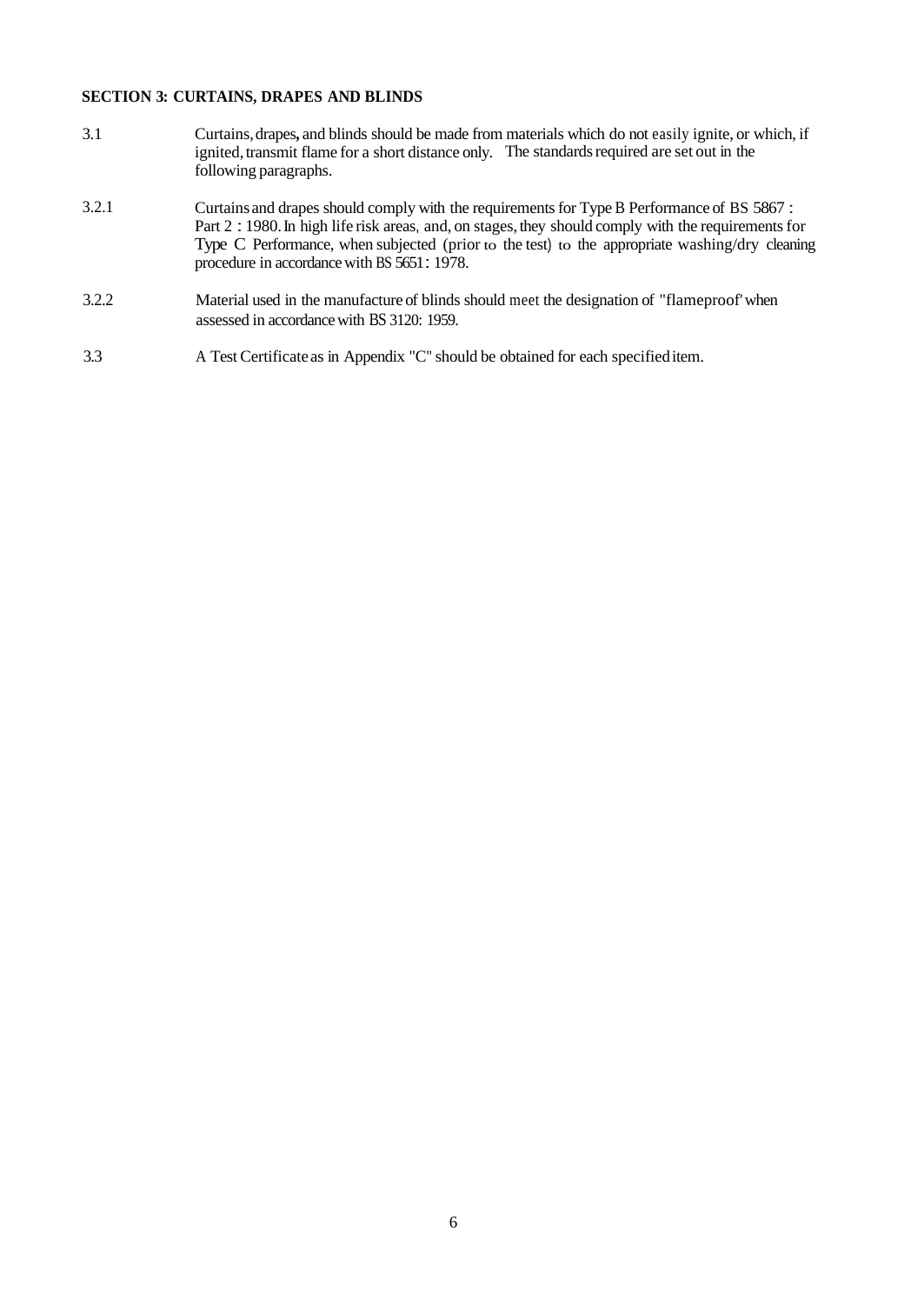#### <span id="page-12-0"></span>**SECTION 4: FLOOR COVERINGS**

- 4.1 Floor coverings should be made from materials which do not ignite easily when subjected to small ignition sources, e.g. a lighted cigarette, match, etc*.* The standard required is as set out in the following paragraphs.
- 4.2 Textile floor coverings should comply with the performance requirements of "a low radius of effects of ignition" as defined in BS 5287: 1976.
- 4.3 A Test Certificate as in Appendix "D" should be completed for each specified item.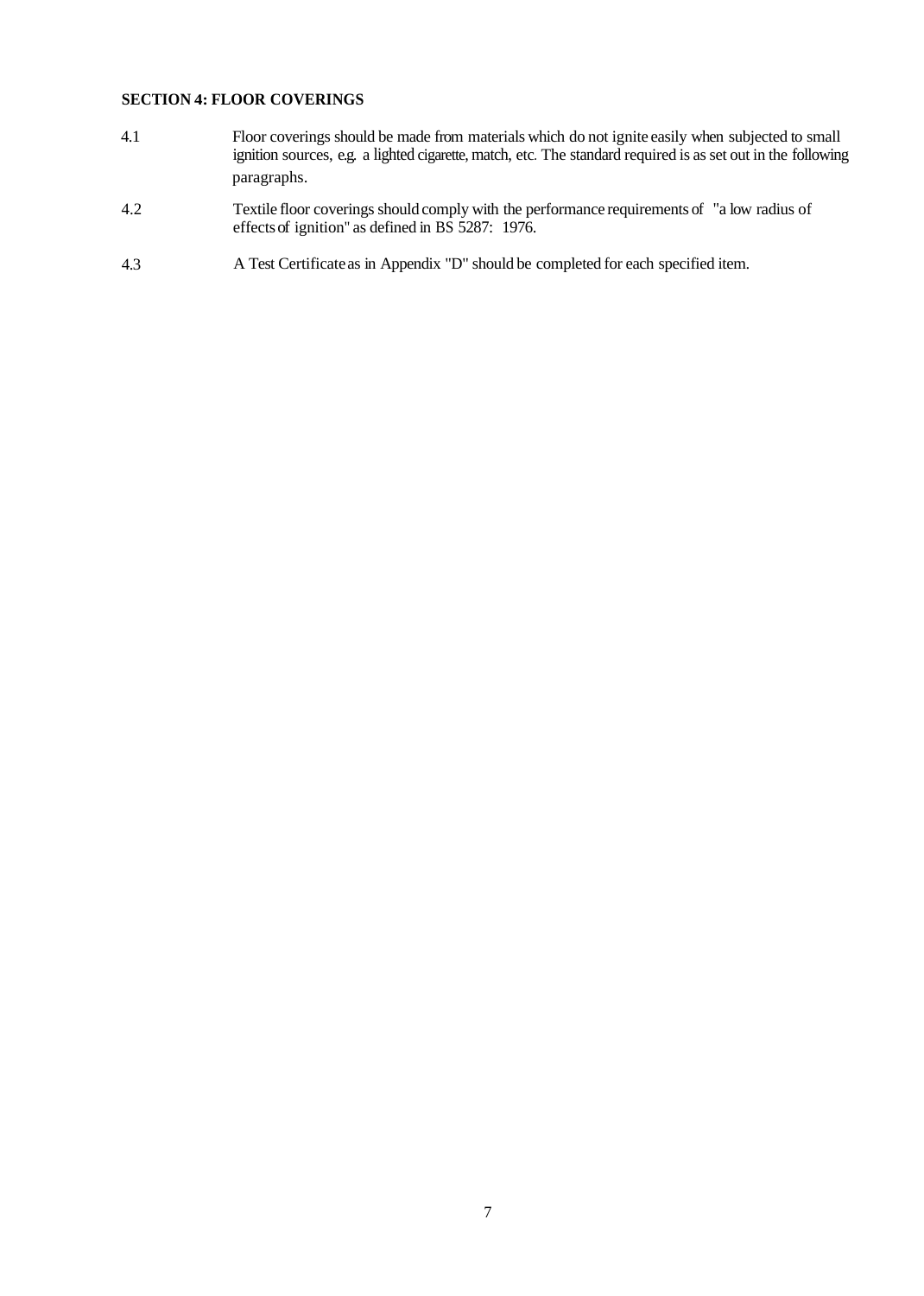## <span id="page-13-0"></span>**SECTION 5: SCENERY AND PROPERTIES**

| 5.1 | Scenery and properties should be constructed of materials which do not easily ignite from small<br>ignition sources. The standards required are set out in the following paragraphs.                                                                |
|-----|-----------------------------------------------------------------------------------------------------------------------------------------------------------------------------------------------------------------------------------------------------|
| 5.2 | Scenery and properties on open stages should be constructed of the following:                                                                                                                                                                       |
|     | (a) Non-combustible or Class O material                                                                                                                                                                                                             |
|     | (b) Timber or timber-based material of not less than Class 1 throughout its total thickness                                                                                                                                                         |
|     | (c) Plastic material of either Types 3,4 or 5 as defined in Table B of Regulation N3 (8) of the<br>Proposed Building Regulations.                                                                                                                   |
|     | (d) Textile material meeting the designation of "flameproof" as defined in BS 3120: 1959 when<br>subjected to an appropriate dry cleaning/washing procedure in accordance with BS 5651: 1978.                                                       |
| 5.3 | Scenery and properties on separated stages should be constructed of the following:                                                                                                                                                                  |
|     | (a) Non-combustible or Class O material                                                                                                                                                                                                             |
|     | (b) Timber or timber-based material of not less than Class 1. It is permissible to surface treat the<br>timber with a flame retardant.                                                                                                              |
|     | (c) Plastic material of either Types 3, 4 or 5 as defined in Table B of Regulation N3 (8) of the<br>Proposed Building Regulations.                                                                                                                  |
|     | (d) Textile material meeting the designation "flameproof' as defined in BS 3120: 1959 when<br>treated with a flame retardant and not subjected to an appropriate dry cleaning/washing procedure<br>of BS 5651: 1978 before test.                    |
| 5.4 | Where premises are used occasionally for stage performances, scenery and properties should meet<br>the requirements as for open stages (as in 5.2 above) with the exception that textile material should<br>meet the requirements of 5.3 (d) above. |
| 5.5 | Flame retardants should be of recognised manufacture and applied in accordance with the                                                                                                                                                             |

manufacturers' instructions to achieve the recommended standard.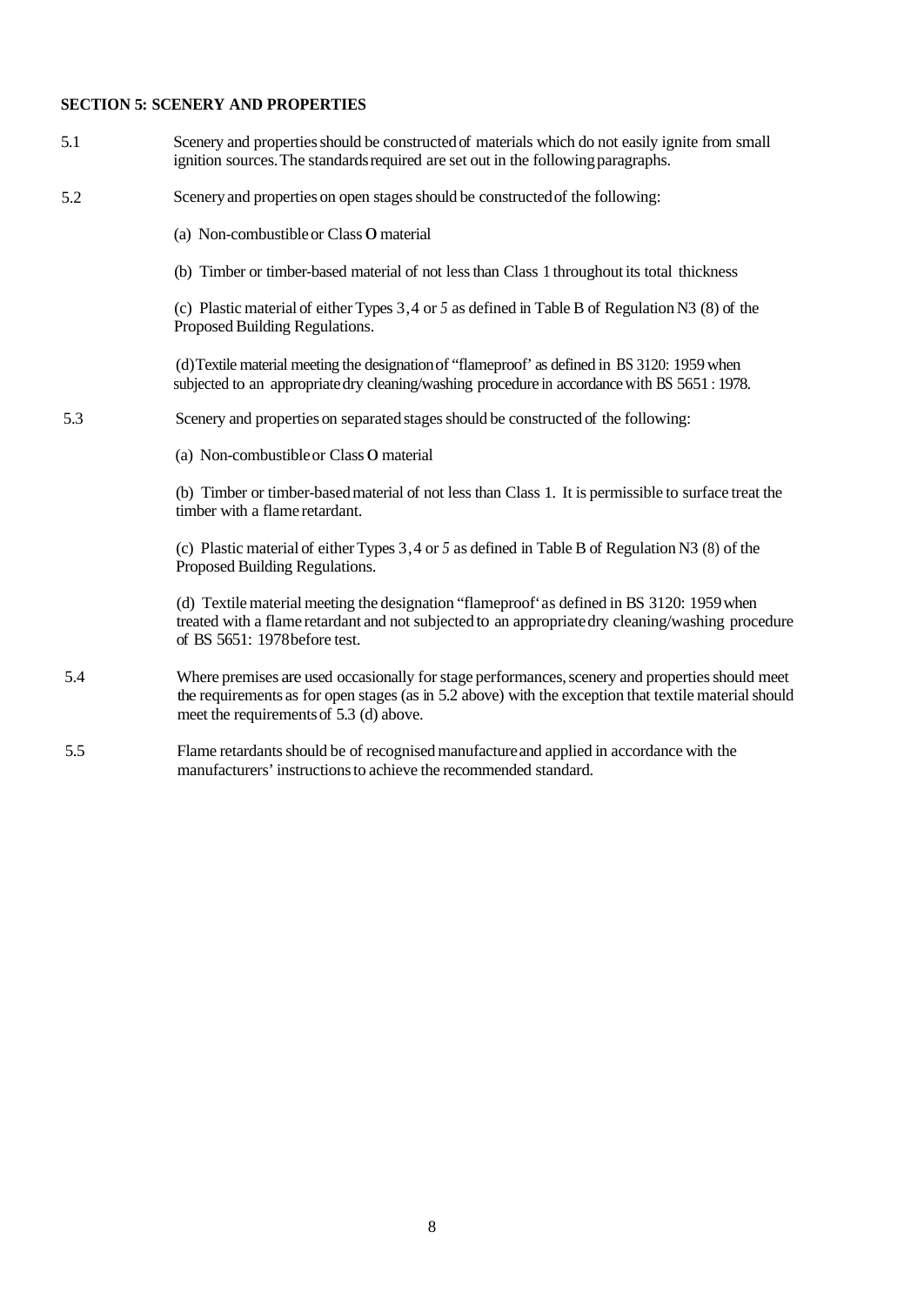#### <span id="page-14-0"></span>**SECTION 6: MISCELLANEOUS FITTINGS,TEMPORARY DECORATIONS ETC.**

- 6.1 Moveable partitions, temporary decorations, display stands and cinema screens should be constructed of materials which do not easily ignite. The required standards are set out in the following paragraphs.
- 6.2 Moveable partitions should be constructed of non-combustible, Class 0 or Class 1 materials. Surface treatments with flame retardants to achieve these standards are not acceptable.
- 6.3.1 Temporary decorations include items produced from fabrics, paper and plastic, artificial and dried foliage including Christmas trees and temporary decorations suspended from walls or ceilings. These items should meet the designation "flameproof" as defined in BS 3120:1959 when treated with a flame retardant and not subjected to an appropriate dry cleaning/washing procedure of BS 5651:1978 before test.
- 6.3.2 The materials used in the construction of display stands should comply with those for the occasional use of premises as set out in Section 5.4 above.
- 6.3.3 Materials used in the construction of cinema screens should comply with the designation of "flameproof" as defined in BS 3120: 1959.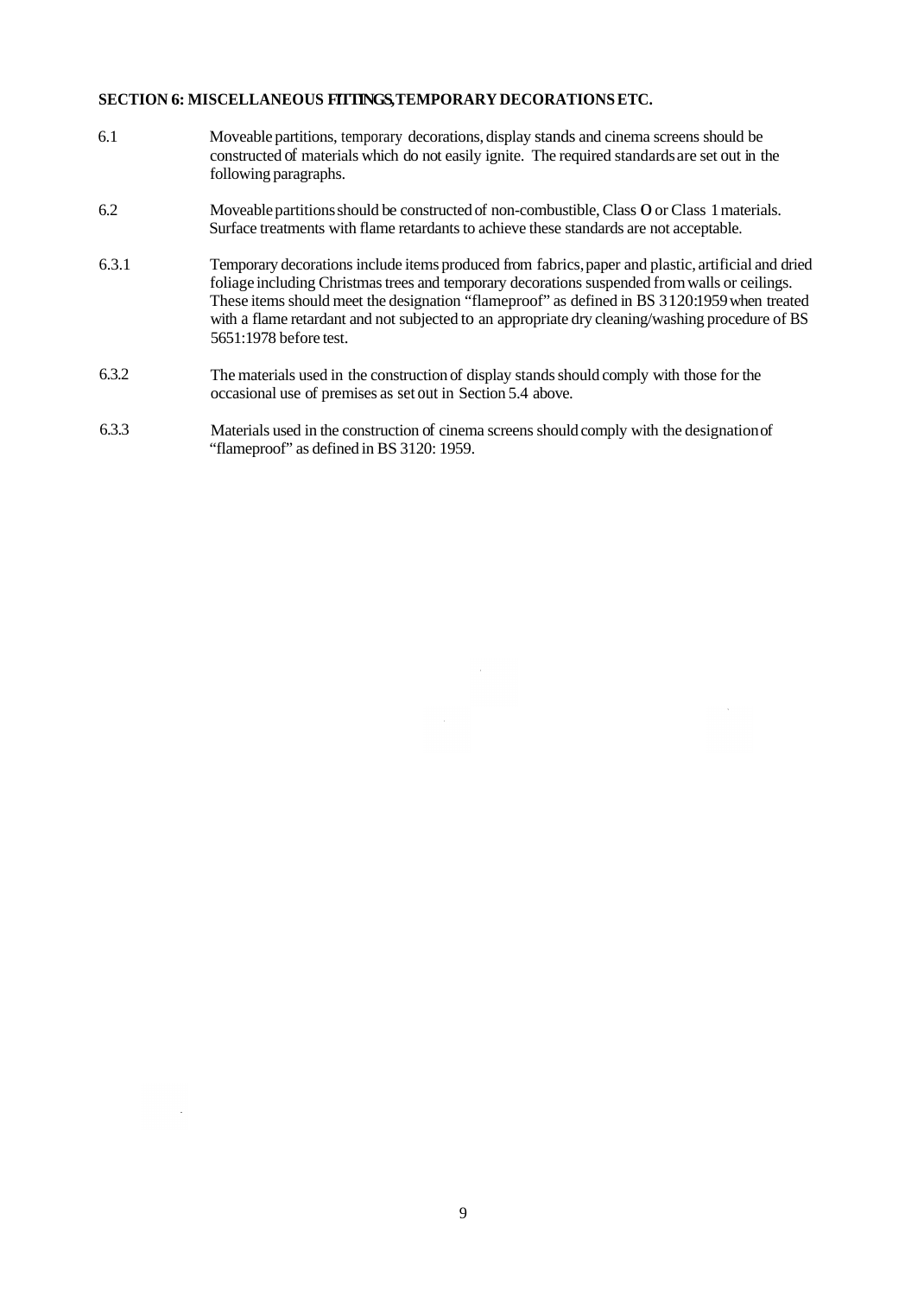## **APPENDIX 'A'**

#### **METHOD OF TEST FOR RIGID PLASTIC SEATING**

<span id="page-15-0"></span>The test shall be carried out in accordance with I.S. 254: 1983 modified as follows:

| Sections $1 - 4$                    | No change.                                                                                                                                                                                                                                                                                                          |  |
|-------------------------------------|---------------------------------------------------------------------------------------------------------------------------------------------------------------------------------------------------------------------------------------------------------------------------------------------------------------------|--|
|                                     | Exception: Section 4.4.<br>Add in<br>(e) Flaming droplets shall not be formed.                                                                                                                                                                                                                                      |  |
| <b>Section 5.1</b>                  | Not applicable.                                                                                                                                                                                                                                                                                                     |  |
| <b>Section 6</b><br>Not applicable. |                                                                                                                                                                                                                                                                                                                     |  |
|                                     | Replace by:                                                                                                                                                                                                                                                                                                         |  |
|                                     | (a) In the case of chairs and stools, the test piece shall consist of the finished item without<br>upholstery.                                                                                                                                                                                                      |  |
|                                     | (b) In the case of bench seating the test piece shall consist of a one metre length.                                                                                                                                                                                                                                |  |
| <b>Section 7</b>                    | No change.                                                                                                                                                                                                                                                                                                          |  |
| <b>Section 8</b>                    | Add in                                                                                                                                                                                                                                                                                                              |  |
|                                     | The crib shall be placed under the test piece and positioned directly beneath the back rest<br>at the central position such that the distance between the top of the crib and the underside<br>of the seat is 100mm. In the case of items without backs the crib shall be placed beneath<br>the centre of the seat. |  |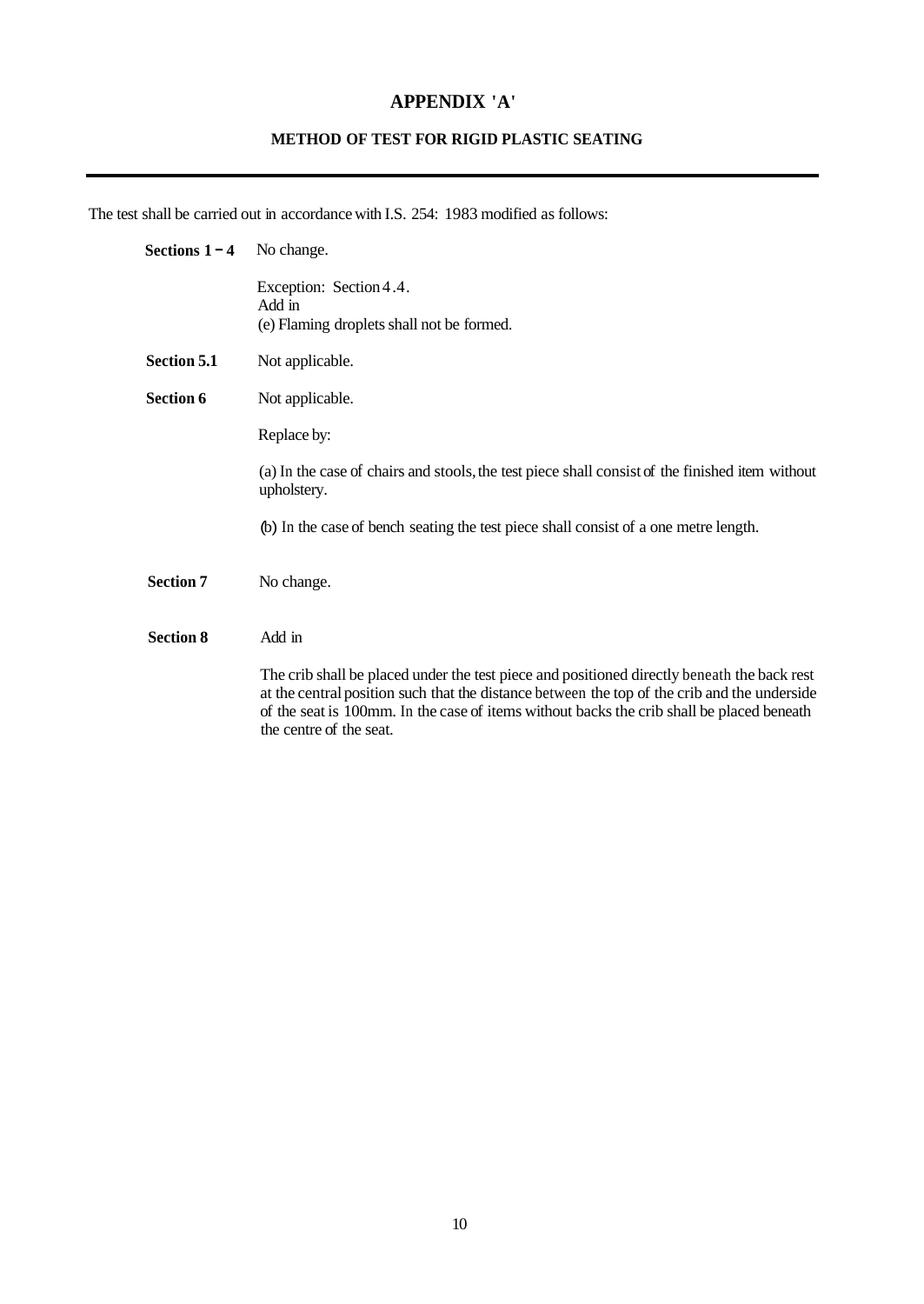# **APPENDIX 'B'**

## **IGNITABILITY TEST CERTIFICATE FOR SEATING**

<span id="page-16-0"></span>

|                                                                                                                                                                                                                                                                                             | 3. Certificate No.                      |
|---------------------------------------------------------------------------------------------------------------------------------------------------------------------------------------------------------------------------------------------------------------------------------------------|-----------------------------------------|
| 5. Full Description of Finished Item of Seating including details of filling material,<br>interliner and covering material:                                                                                                                                                                 |                                         |
|                                                                                                                                                                                                                                                                                             |                                         |
|                                                                                                                                                                                                                                                                                             |                                         |
| 6(a) I certify, that the item of seating specified at 5 above complies with I.S. 419: 1988 Clause 2/Clause 3.1<br>(Delete Clause Not Applicable) and when tested in accordance with I.S. 254: 1983 passed<br>(a) The Smouldering Cigarette Test and (b) Ignition Source Grade ________ Test |                                         |
| $6(b)$ I certify, that the item of plastic seating specified at 5 above when tested in accordance with I.S.254:1983<br>as modified in Appendix "A" passed                                                                                                                                   |                                         |
| (a) The Smouldering Cigarette Test and                                                                                                                                                                                                                                                      | (b) Ignition Source Grade ________ Test |
| (Delete (a) or (b) as appropriate)                                                                                                                                                                                                                                                          |                                         |
| Signed: <u>(Signature)</u>                                                                                                                                                                                                                                                                  |                                         |
| on behalf of <u>(Name of Centre)</u>                                                                                                                                                                                                                                                        | <b>Test Centre</b>                      |
|                                                                                                                                                                                                                                                                                             |                                         |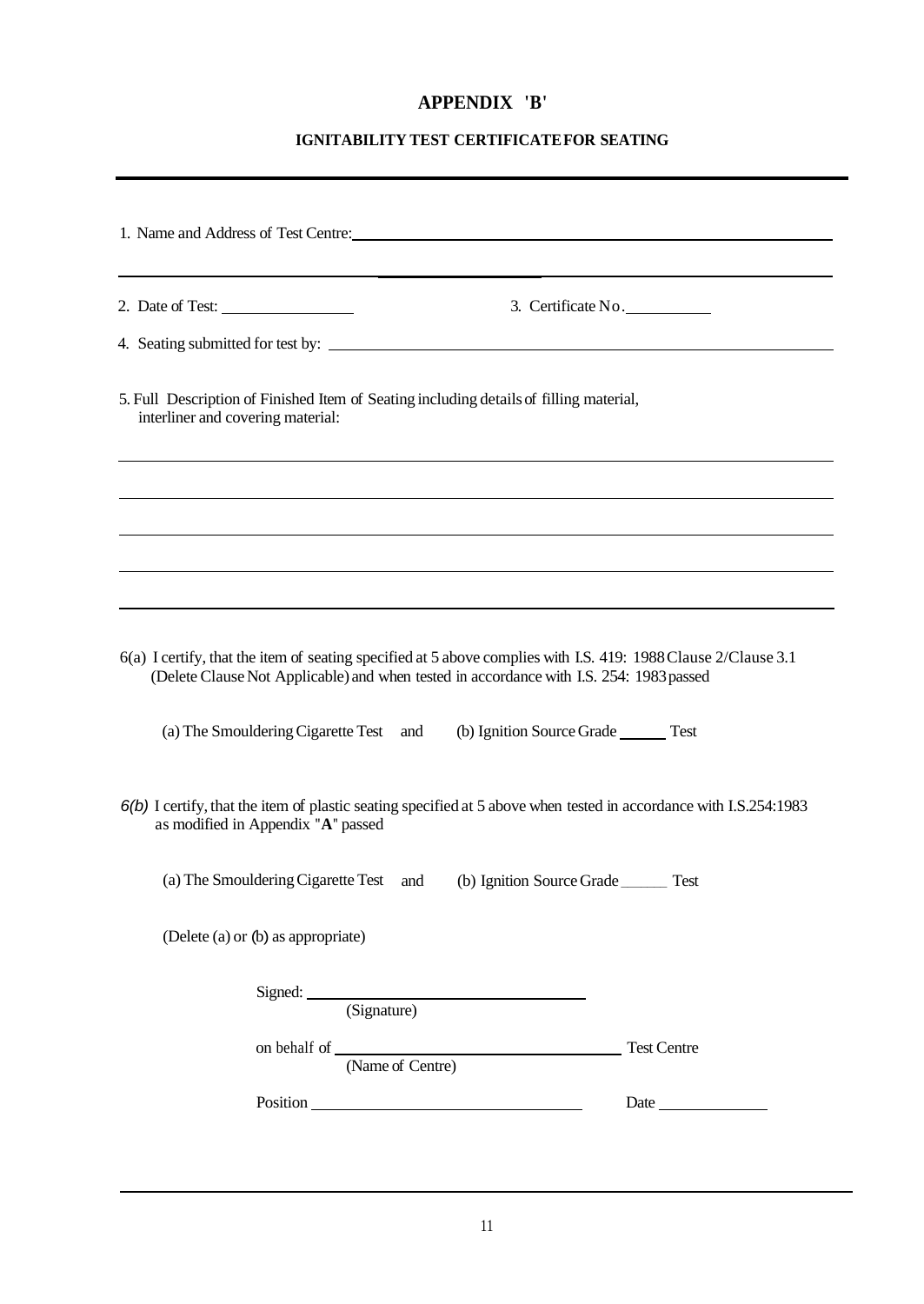## **APPENDIX 'C'**

## TEST CERTIFICATE CURTAINS, DRAPES AND BLINDS

<span id="page-17-0"></span>

| 1. Name and Address of Test Centre:                                                                                                                                                                                                                                                                                                                                                                                                                                                                                                                                                                                                                                                                                                                                                           |                       |  |
|-----------------------------------------------------------------------------------------------------------------------------------------------------------------------------------------------------------------------------------------------------------------------------------------------------------------------------------------------------------------------------------------------------------------------------------------------------------------------------------------------------------------------------------------------------------------------------------------------------------------------------------------------------------------------------------------------------------------------------------------------------------------------------------------------|-----------------------|--|
|                                                                                                                                                                                                                                                                                                                                                                                                                                                                                                                                                                                                                                                                                                                                                                                               | 3. Certificate No.    |  |
|                                                                                                                                                                                                                                                                                                                                                                                                                                                                                                                                                                                                                                                                                                                                                                                               |                       |  |
|                                                                                                                                                                                                                                                                                                                                                                                                                                                                                                                                                                                                                                                                                                                                                                                               |                       |  |
| 7. Description of BS 5651: 1978Dry Cleaning/Washing Procedure (if applicable)                                                                                                                                                                                                                                                                                                                                                                                                                                                                                                                                                                                                                                                                                                                 |                       |  |
| 8. I certify that the item of Curtain/Drape/Blind specified at 5,6 and 7 above complies with:<br>(a) Type (Please specify) Performance when assessed in accordance with BS 5867 Part 2: 1980 having been<br>subjected to an appropriate washing/dry cleaning procedure in accordance with BS 5651: 1978 before test<br>(where required).<br>(b) the designation "flameproof" when assessed in accordance with BS 3120: 1959 when subjected to an<br>appropriate washing/dry cleaning procedure in accordance with BS 5651: 1978 before test (where required).<br>(c) the designation "flameproof" when assessed in accordance with BS 3120: 1959 without being subjected to<br>an appropriate washing/dry cleaning procedure before test (where required).<br>Delete $(a)$ , $(b)$ or $(c)$ . |                       |  |
| on behalf of <u>Centre</u> (Name of Centre)                                                                                                                                                                                                                                                                                                                                                                                                                                                                                                                                                                                                                                                                                                                                                   |                       |  |
|                                                                                                                                                                                                                                                                                                                                                                                                                                                                                                                                                                                                                                                                                                                                                                                               | Date: $\qquad \qquad$ |  |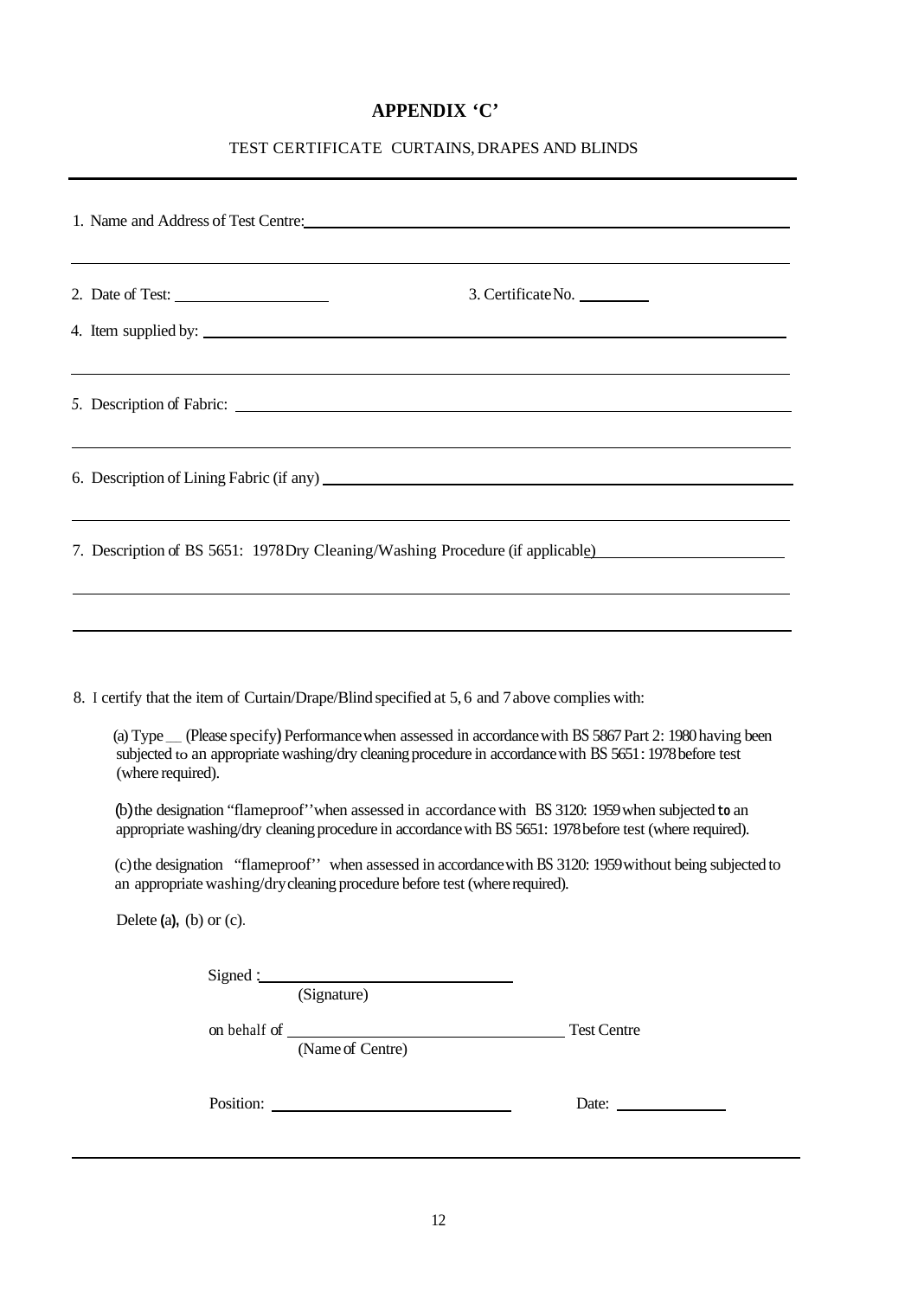# **APPENDIX 'D'**

#### **TEST CERTIFICATE: FLOOR COVERING**

<span id="page-18-0"></span>

| 2. Date of Test: $\_\_$              | ,我们也不会有什么?""我们的人,我们也不会有什么?""我们的人,我们也不会有什么?""我们的人,我们也不会有什么?""我们的人,我们也不会有什么?""我们的人<br>3. Certificate No: ___________ |                    |
|--------------------------------------|--------------------------------------------------------------------------------------------------------------------|--------------------|
|                                      |                                                                                                                    |                    |
|                                      |                                                                                                                    |                    |
| a low radius of effects of ignition. | 6. I certify, that the floor covering specified at 5 above when assessed in accordance with BS 5287: 1976 has      |                    |
|                                      | $\overline{\text{Signature}}$                                                                                      |                    |
|                                      | (Name of Centre)                                                                                                   | <b>Test Centre</b> |
|                                      |                                                                                                                    |                    |